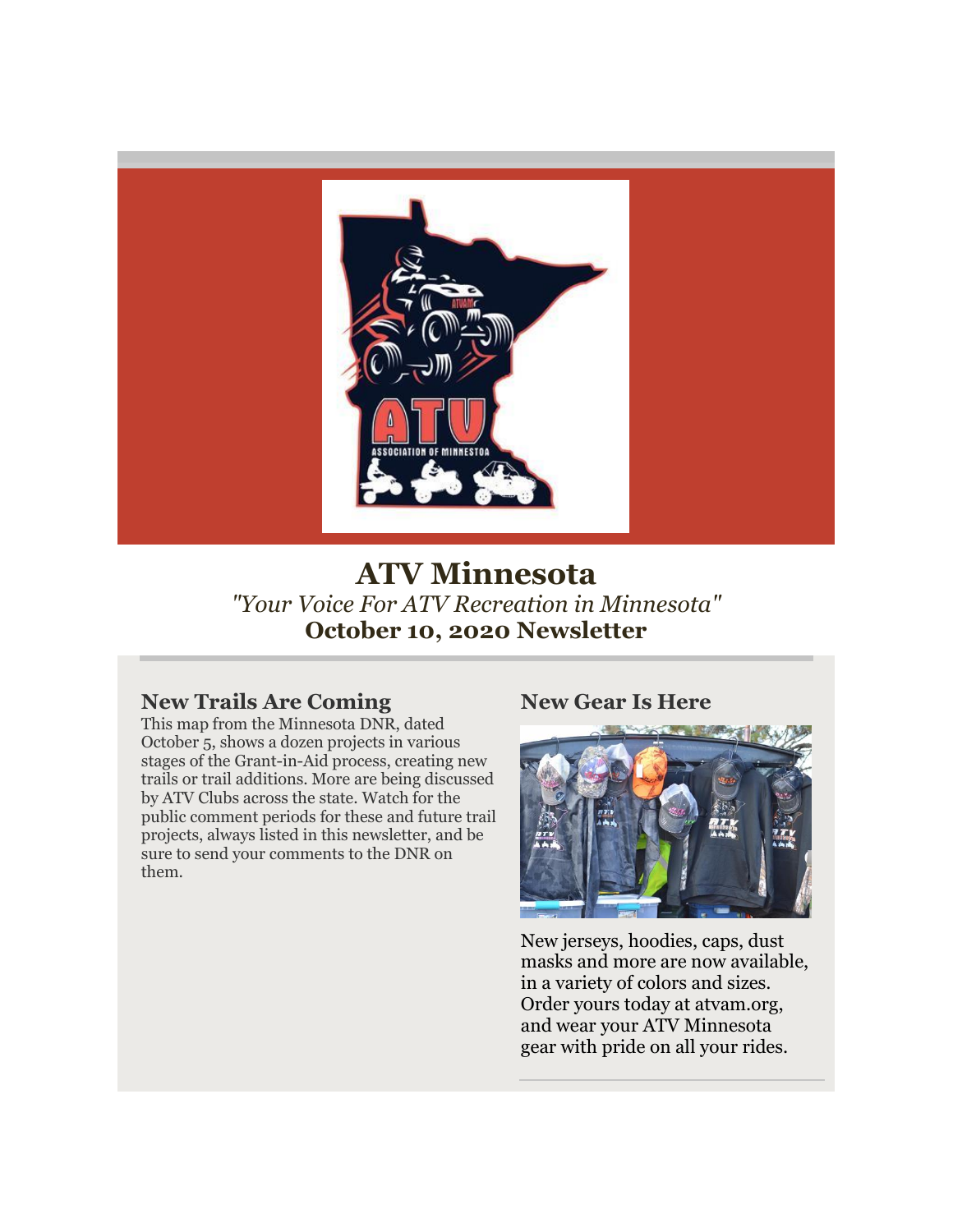

#### **By The Numbers: [329,275](http://r20.rs6.net/tn.jsp?f=001Qp94rN2GrDr9PzhHcvAJ4eZpCvVos2awgEgmr_n47-AVlXKstVkdOWUs3IuzLAjF8ABx82Fc1ChdBdo4F_X6y5ozoHXVNsUjomJ3qsvXpg8g8j43ugfefvNmQ6Jgf2ebm21JdfALZrwvB_2naEGBCec-Js_IqFfn7ap3ylbJCclYl96Iqopwdm5kNpp91ijP0aUBzhQyc6Q=&c=VBU11X3o27z3EM_IBRTQE4XFG53762Jhesy2X8MOuEG3MTIoUSFPJw==&ch=LEERQtOXGS6yS9BRFHT9cJJljPgvKr45vPkuJPEqGu9mdVCat66FHQ==)** - [Total OHV registrations in 2019](http://r20.rs6.net/tn.jsp?f=001Qp94rN2GrDr9PzhHcvAJ4eZpCvVos2awgEgmr_n47-AVlXKstVkdOWUs3IuzLAjF8ABx82Fc1ChdBdo4F_X6y5ozoHXVNsUjomJ3qsvXpg8g8j43ugfefvNmQ6Jgf2ebm21JdfALZrwvB_2naEGBCec-Js_IqFfn7ap3ylbJCclYl96Iqopwdm5kNpp91ijP0aUBzhQyc6Q=&c=VBU11X3o27z3EM_IBRTQE4XFG53762Jhesy2X8MOuEG3MTIoUSFPJw==&ch=LEERQtOXGS6yS9BRFHT9cJJljPgvKr45vPkuJPEqGu9mdVCat66FHQ==)  [\(ATV, OHM and ORV\)](http://r20.rs6.net/tn.jsp?f=001Qp94rN2GrDr9PzhHcvAJ4eZpCvVos2awgEgmr_n47-AVlXKstVkdOWUs3IuzLAjF8ABx82Fc1ChdBdo4F_X6y5ozoHXVNsUjomJ3qsvXpg8g8j43ugfefvNmQ6Jgf2ebm21JdfALZrwvB_2naEGBCec-Js_IqFfn7ap3ylbJCclYl96Iqopwdm5kNpp91ijP0aUBzhQyc6Q=&c=VBU11X3o27z3EM_IBRTQE4XFG53762Jhesy2X8MOuEG3MTIoUSFPJw==&ch=LEERQtOXGS6yS9BRFHT9cJJljPgvKr45vPkuJPEqGu9mdVCat66FHQ==) **[24,000](http://r20.rs6.net/tn.jsp?f=001Qp94rN2GrDr9PzhHcvAJ4eZpCvVos2awgEgmr_n47-AVlXKstVkdOWUs3IuzLAjF8ABx82Fc1ChdBdo4F_X6y5ozoHXVNsUjomJ3qsvXpg8g8j43ugfefvNmQ6Jgf2ebm21JdfALZrwvB_2naEGBCec-Js_IqFfn7ap3ylbJCclYl96Iqopwdm5kNpp91ijP0aUBzhQyc6Q=&c=VBU11X3o27z3EM_IBRTQE4XFG53762Jhesy2X8MOuEG3MTIoUSFPJw==&ch=LEERQtOXGS6yS9BRFHT9cJJljPgvKr45vPkuJPEqGu9mdVCat66FHQ==)** - [New OHV registrations t](http://r20.rs6.net/tn.jsp?f=001Qp94rN2GrDr9PzhHcvAJ4eZpCvVos2awgEgmr_n47-AVlXKstVkdOWUs3IuzLAjF8ABx82Fc1ChdBdo4F_X6y5ozoHXVNsUjomJ3qsvXpg8g8j43ugfefvNmQ6Jgf2ebm21JdfALZrwvB_2naEGBCec-Js_IqFfn7ap3ylbJCclYl96Iqopwdm5kNpp91ijP0aUBzhQyc6Q=&c=VBU11X3o27z3EM_IBRTQE4XFG53762Jhesy2X8MOuEG3MTIoUSFPJw==&ch=LEERQtOXGS6yS9BRFHT9cJJljPgvKr45vPkuJPEqGu9mdVCat66FHQ==)hrough Sept 3 **[21](http://r20.rs6.net/tn.jsp?f=001Qp94rN2GrDr9PzhHcvAJ4eZpCvVos2awgEgmr_n47-AVlXKstVkdOWUs3IuzLAjF8ABx82Fc1ChdBdo4F_X6y5ozoHXVNsUjomJ3qsvXpg8g8j43ugfefvNmQ6Jgf2ebm21JdfALZrwvB_2naEGBCec-Js_IqFfn7ap3ylbJCclYl96Iqopwdm5kNpp91ijP0aUBzhQyc6Q=&c=VBU11X3o27z3EM_IBRTQE4XFG53762Jhesy2X8MOuEG3MTIoUSFPJw==&ch=LEERQtOXGS6yS9BRFHT9cJJljPgvKr45vPkuJPEqGu9mdVCat66FHQ==)** - [OHV fatalities](http://r20.rs6.net/tn.jsp?f=001Qp94rN2GrDr9PzhHcvAJ4eZpCvVos2awgEgmr_n47-AVlXKstVkdOWUs3IuzLAjF8ABx82Fc1ChdBdo4F_X6y5ozoHXVNsUjomJ3qsvXpg8g8j43ugfefvNmQ6Jgf2ebm21JdfALZrwvB_2naEGBCec-Js_IqFfn7ap3ylbJCclYl96Iqopwdm5kNpp91ijP0aUBzhQyc6Q=&c=VBU11X3o27z3EM_IBRTQE4XFG53762Jhesy2X8MOuEG3MTIoUSFPJw==&ch=LEERQtOXGS6yS9BRFHT9cJJljPgvKr45vPkuJPEqGu9mdVCat66FHQ==) so far this year ------------------------------

**70** - Number of employees from the Chippewa and Superior National Forests who are helping fight fires in the West

**51** - MN DNR employees also helping fight fires

## **New Technology Is Being Tested**



*By Perry May, Director at Large* The "Trackchair" was invented by Action Trackchair, Marshall MN, with the goal of helping the disabled to be enabled, providing freedom, independence and mobility in outdoor work and recreation. Last month, I had a chance to tour the Action Trackchair manufacturing plant, and test a Trackchair on the Shady Oaks ATV Trail in Russell, Minnesota. I took it up and down a 45 degree trail slope with loose gravel, across a creek bed, and across a covered bridge. They will not be used on motorized trails, but the DNR is looking into including their use on nonmotorized trails in state parks and other public lands. See the Trackchair in use at: **[www.actiontrackchair.com](http://r20.rs6.net/tn.jsp?f=001Qp94rN2GrDr9PzhHcvAJ4eZpCvVos2awgEgmr_n47-AVlXKstVkdOWUs3IuzLAjFaPw1FUs0Bo2KY0b4PVErOrvSGyKvyDDE0Aai-0Ns52-BYxvGWpjkAx1OAVSrZVHqSyUNFFHkjIDUVS_BKxdHMf-VRrEkntWm&c=VBU11X3o27z3EM_IBRTQE4XFG53762Jhesy2X8MOuEG3MTIoUSFPJw==&ch=LEERQtOXGS6yS9BRFHT9cJJljPgvKr45vPkuJPEqGu9mdVCat66FHQ==)** .

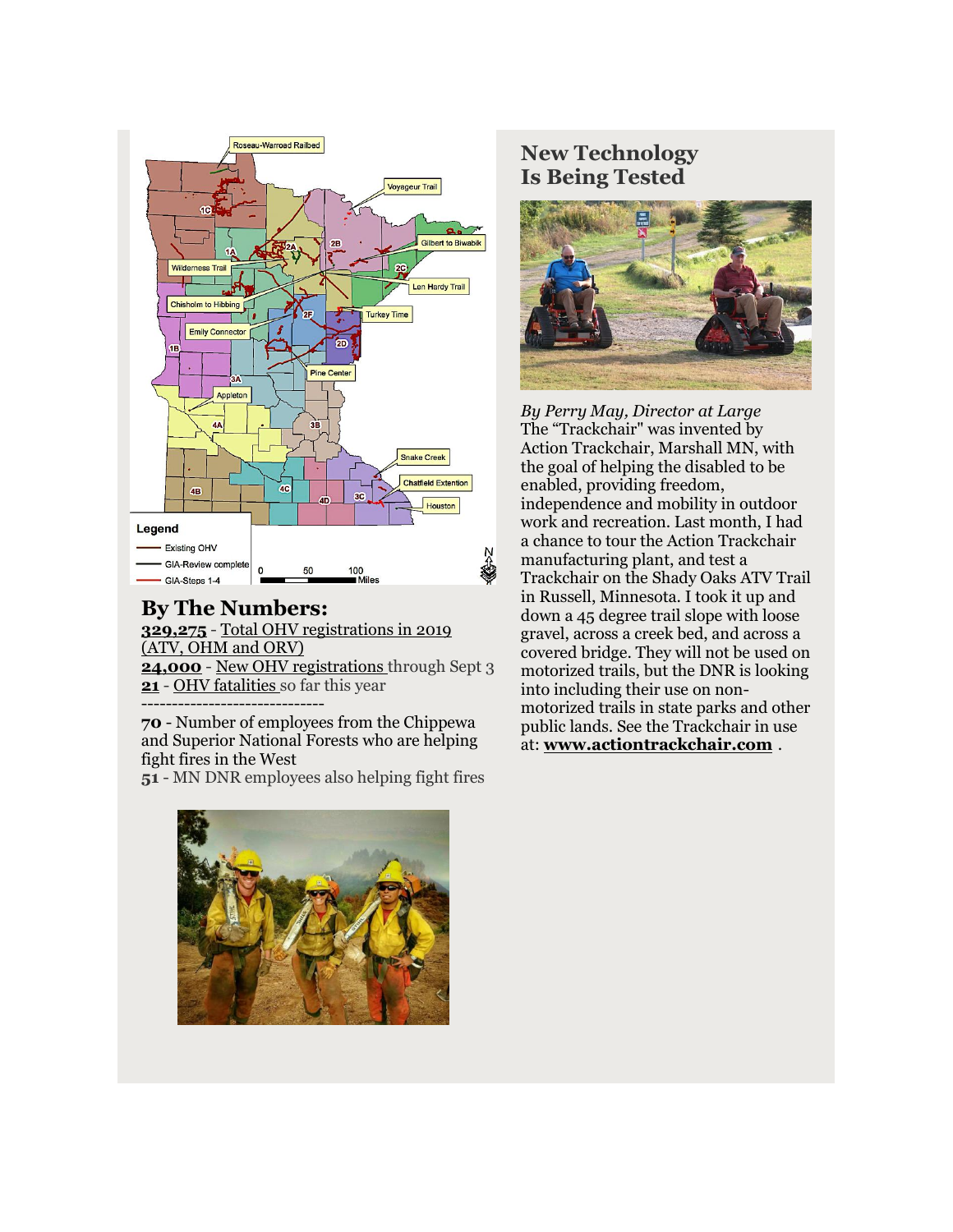# ATV Minnesota Assists Lyon County Sheriff Department With ATV Youth Safety Training

The Lyon County Sheriff Department, Marshall, MN, held its first ATV Youth Safety Training Course on Saturday, September 26, 2020, on the grounds of Shady Oaks Native Prairie Adventure Trails. Sheriff



Deputies Matthew Boettger, and Robert Lund, along with Perry May from ATV Minnesota trained and certified 10 youth in ATV safety, while also applying COVID-19 safety protocols. Gary Thooft, the trail's private landowner, opened up his pole building to provide some indoor space where students and instructors could social distance. May drove down from his home in Outing, MN, 246 miles, and brought along the handson riding course obstacles used by the Over the Hills Gang ATV Club during their training courses, and to assist deputies getting started with their new program. The Lyon County Sheriff Department has observed an increase in ATV recreational and agricultural use in southwest Minnesota, along with growing popularity of the Shady Oaks Trail. They have already received more inquires for another course next spring. Please contact ATV Minnesota if you are interested in establishing ATV Youth Safety Training in your area. Due to the pandemic this year, new ATV registrations are outpacing ATV clubs' ability to provide rider education. The more youth and adults that can be educated in the sport, the safer the trails will be for all of us.



## **SAVE THE DATE: DEC 12** The next ATV

Minnesota Legislative Summit will be held Saturday, December 12, 2020, at Running Aces Hotel, 15201 Running Aces Blvd, Columbus, MN 55025, just off I-35, 20 minutes north of I-694.

#### **MORE DETAILS TO COME**

All ATV Minnesota clubs are invited to send representatives. There is no charge to attend. The Summit is your ATV club's opportunity to give ATV Minnesota direction and priority on what Legislative issues will be pursued during the 2021 Legislative Session, which begins January 5th.

*The club rides list will resume in the next issue, as we work to update the newsletter design.*